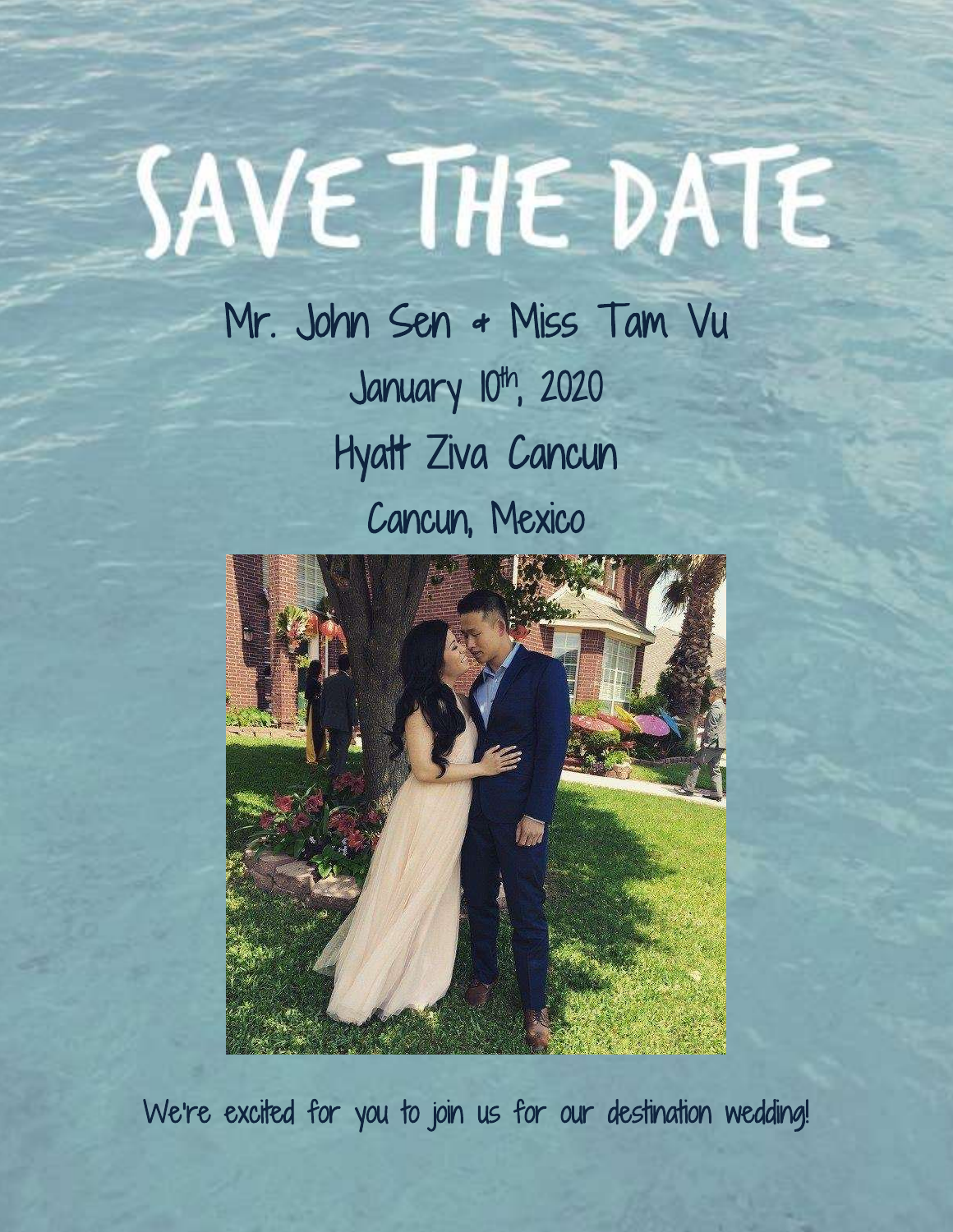

# **TO RESERVE YOUR ROOM– CLICK HERE:**

<https://www.beachbumvacation.com/reservation>

To Receive Group Rates and Ensure Room Availability **Please reserve your room by June 1st , 2019.**

\*\*After you click on the link above and fill out the reservation form, our travel concierge, Beach Bum Lisa, will contact you directly and answer any questions you may have PRIOR to charging your card for your deposit. Please feel free to enter questions/requests on the comments section on the form.

\_\_\_\_\_\_\_\_\_\_\_\_\_\_\_\_\_\_\_\_\_\_\_\_\_\_\_\_\_\_\_\_\_\_\_\_\_\_\_\_\_\_\_\_\_\_\_\_\_\_\_\_\_\_\_\_\_\_\_\_\_\_\_\_\_\_\_\_\_\_\_\_\_\_\_\_\_\_\_\_\_\_\_\_\_\_\_\_\_\_\_\_\_\_\_\_\_\_\_\_\_\_\_\_\_\_\_\_\_\_\_\_\_\_\_\_\_\_\_\_\_\_\_\_\_\_ Our wedding travel concierge is Lisa



Travel the WORLD with US' Phone: 1-877-943-8282 Ext 12 Lisa@beachbumvacation.com

#### **\*ALL-INCLUSIVE\* ALL RATES ARE PER PERSON**

| <b>HYATT ZIVA CANCUN - All Inclusive Rates</b><br>Travel January $8th - 13th$ , 2019 |                |                              |
|--------------------------------------------------------------------------------------|----------------|------------------------------|
| King Room or 2 Double Bed Room                                                       | First 3 Nights | <b>Each Additional Night</b> |
| Double (2 adults)                                                                    | $$698$ pp      | $$223$ pp                    |
| Single (1 adult)                                                                     | $$1099$ pp     | \$357 pp                     |
| Triple (3 adults)                                                                    | $$653$ pp      | $$208$ pp                    |
| Quad (4 adults)                                                                      | \$630 pp       | $$200$ pp                    |
| Child Rates 2-12                                                                     | $$297$ pp      | \$89 pp                      |
| Ocean View King Or 2 Double Bed<br>Room                                              | First 3 Nights | <b>Each Additional Night</b> |
| Double (2 adults)                                                                    | \$732 pp       | $$234$ pp                    |
| Single (1 adult)                                                                     | $$1155$ pp     | $$375$ pp                    |
| Triple (3 adults)                                                                    | $$685$ pp      | $$219$ pp                    |
| Quad (4 adults)                                                                      | $$662$ pp      | $$211$ pp                    |
| Child Rates 2-12                                                                     | \$312 pp       | \$94 pp                      |
| Dolphin View King or 2 Double<br><b>Bed room</b>                                     | First 3 Nights | <b>Each Additional Night</b> |
| Double (2 adults)                                                                    | $$810$ pp      | $$260$ pp                    |
| Single (1 adult)                                                                     | \$1283 pp      | $$418$ pp                    |
| Triple (3 adults)                                                                    | \$759 pp       | $$243$ pp                    |
| Quad (4 adults)                                                                      | $$734$ pp      | \$235 pp                     |
| Child Rates 2-12                                                                     | \$342 pp       | $$104$ pp                    |

**\*\* Airfare is not included in the price above\*\***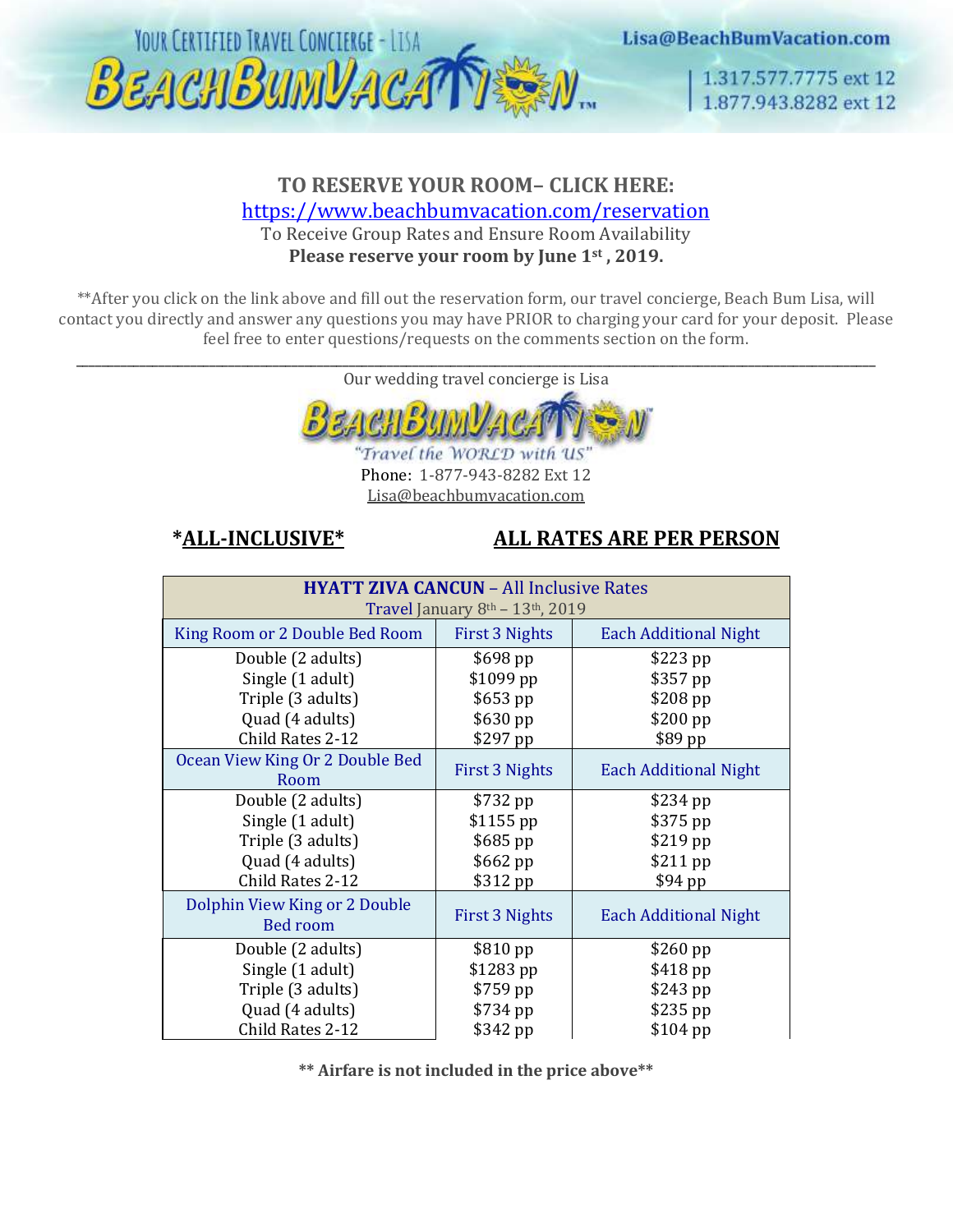

Lisa@BeachBumVacation.com

1.317.577.7775 ext 12 1.877.943.8282 ext 12

#### **WHAT'S INCLUDED?**

Accommodations as selected, taxes, all meals, unlimited alcoholic and non-alcoholic beverages, in-room mini-bar with beer, water, soft drinks (re-stocked once a day), daily and nightly activity programs, non-motorized water sports, live music and shows, fitness center, taxes and gratuities all included.

#### \* **PAYMENT INFORMATION**

- $\triangleright$  If you book Room Only: \$150 per person deposit to book just the room.
- $\triangleright$  If you book Room with insurance: It's just \$150 per person deposit + the cost of insurance.
- $\triangleright$  If you book Room and flights without insurance: \$150 per person deposit + total airfare cost.

 $\triangleright$  If you book Room and flights with insurance: \$150 per person deposit + the cost of insurance + the cost of airfare.

**CANCEL FOR ANY REASON TRAVEL INSURANCE** is available at an additional \$129 per person and \$79 per child 12 and under and is HIGHLY RECOMMENDED. Insurance must be added on at time of deposit.

#### **\*\*\*\*\*Deposits are due by June 1, 2019 \*\*\*\*\***

#### **Final payment is due October 31st, 2019.**

Visa, MasterCard, American Express and Discover are accepted. Note: Returned checks subject to \$30.00 fee.

### **\*\*\* Process of Booking** \*\*\*

#### **TO RESERVE YOUR ROOM– CLICK HERE:**  <https://www.beachbumvacation.com/reservation>

\*\*Our travel concierge, Beach Bum Lisa will contact you confirming your vacation PRIOR to applying your deposit. Please feel free to enter questions/requests on the comments section on the form.

If you have frequent flyer miles or airline credit vouchers Beach Bum Lisa is NOT able to book your flight. You must do so on your own. Please email Beach Bum Lisa your flight schedule to ensure roundtrip airport transportation is arranged accordingly.

## **CANCELATION POLICY:**

Pertaining to the room portion of your trip - Once the reservation is made there is a \$150 cancelation penalty per person up to 55 days prior to departure.

From 54-0 days prior to departure the total amount is nonrefundable.